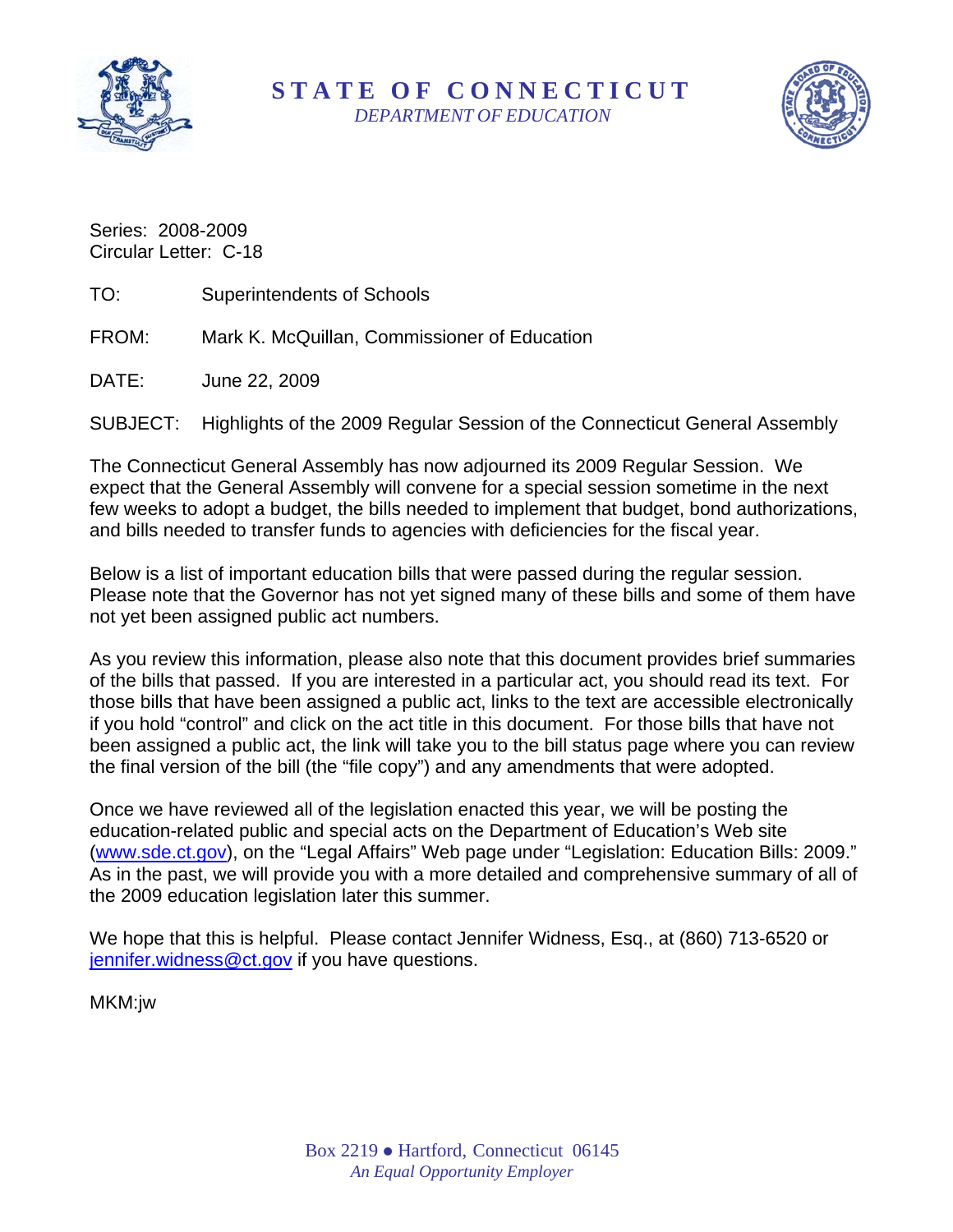#### **2009 HIGHLIGHTS**

**[AN ACT CONCERNING THE REPORTING OF TRUANCY DATA AND THE REDUCTION](http://www.cga.ct.gov/2009/ACT/Pa/pdf/2009PA-00143-R00SB-00940-PA.pdf)  [OF CERTAIN DUPLICATE REPORTS BY THE DEPARTMENT OF INFORMATION](http://www.cga.ct.gov/2009/ACT/Pa/pdf/2009PA-00143-R00SB-00940-PA.pdf)  [TECHNOLOGY](http://www.cga.ct.gov/2009/ACT/Pa/pdf/2009PA-00143-R00SB-00940-PA.pdf)** (Public Act 09-143; Education Committee) requires truancy data to be included in strategic school profile reports.

#### **[AN ACT CONCERNING LONGITUDINAL STUDIES OF STUDENT ACHIEVEMENT](http://www.cga.ct.gov/asp/cgabillstatus/cgabillstatus.asp?selBillType=Bill&bill_num=1014&which_year=2009&SUBMIT1.x=0&SUBMIT1.y=0&SUBMIT1=Normal)**

(Substitute S.B. 1014, as amended; Education Committee) requires the Department of Education to respond to requests for certain types of student data within 60 days upon the written request of full-time permanent employees of tax-exempt nonprofit organizations organized and operated for educational purposes.

**[AN ACT CONCERNING GREEN CLEANING PRODUCTS IN SCHOOLS](http://www.cga.ct.gov/2009/ACT/Pa/pdf/2009PA-00081-R00HB-06496-PA.pdf)** (Public Act 09-81; signed by the Governor on 6/20/09; Education Committee) requires each local and regional board of education to implement a green cleaning program for the cleaning and maintenance of its schools, by July 1, 2011. The act requires school districts to use cleaning products inside their schools that (1) meet guidelines or standards set by a national or international certification program approved by the Department of Administrative Services in consultation with the Commissioner of Environmental Protection and (2) as much as possible, minimize potential harmful effects on human health and the environment. In addition, the act contains a number of new reporting requirements for districts pertaining to green cleaning programs.

**[AN ACT CONCERNING READMISSION OF STUDENTS](http://www.cga.ct.gov/2009/ACT/Pa/pdf/2009PA-00082-R00HB-06567-PA.pdf)** (Public Act 09-82; signed by the Governor on 6/20/09; Education Committee) requires boards of education to readmit students to the district if such student has been in an out-of-district placement for one year or more in lieu of expulsion for committing an expellable offense and prohibits such boards from then expelling such students for such offense upon the student's return to school.

## **[AN ACT CONCERNING THE USE OF ASTHMATIC INHALERS AND EPINEPHRINE](http://www.cga.ct.gov/2009/ACT/Pa/pdf/2009PA-00155-R00SB-00755-PA.pdf)**

**[AUTO-INJECTORS WHILE AT SCHOOL](http://www.cga.ct.gov/2009/ACT/Pa/pdf/2009PA-00155-R00SB-00755-PA.pdf)** (Public Act 09-155; Public Health Committee) requires the State Department of Education to adopt regulations to permit children diagnosed with either asthma or an allergic condition to retain possession of asthmatic inhalers and automatic pre-filled cartridge injectors at all times while attending school provided a written authorization for self-administration of medication signed by the child's parent or guardian and an authorized prescriber is submitted to the school nurse. In addition, this act as amended requires local and regional boards of education to make available on either the board's or each school's Web site the district's plan for managing students with lifethreatening food allergies. If such Web sites do not exist, the board must make the plan publicly available by some other means that it selects. The act also requires boards to provide notice about the plans along with the written statement about pesticide applications that they must, under Section 10-231c of the Connecticut General Statutes, provide parents and guardians. School superintendents must attest annually to the State Education Department that their districts are implementing these plans.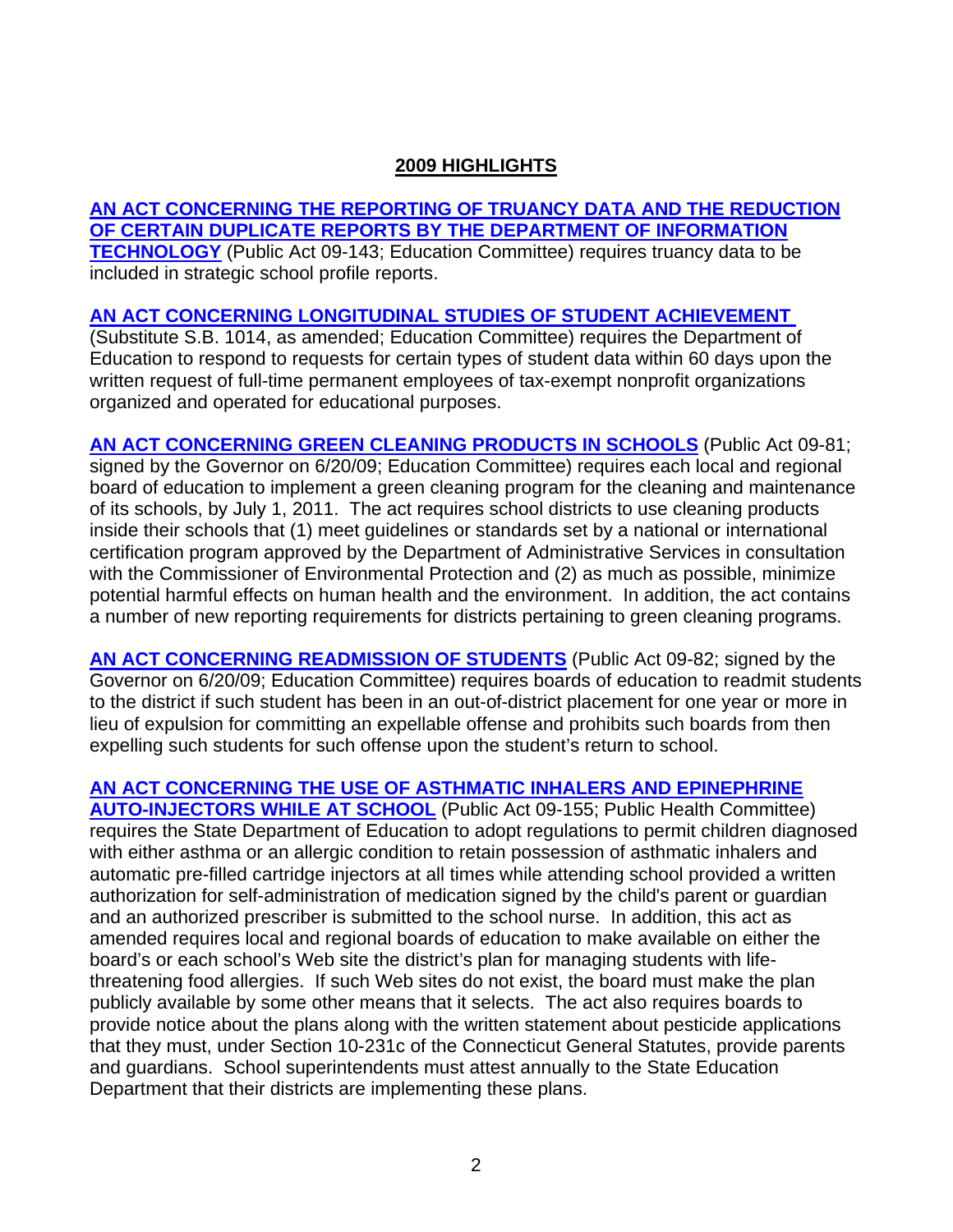# **[AN ACT CONCERNING SEXUAL ACTIVITY BETWEEN SCHOOL WORKERS AND](http://www.cga.ct.gov/asp/cgabillstatus/cgabillstatus.asp?selBillType=Bill&bill_num=1110&which_year=2009&SUBMIT1.x=0&SUBMIT1.y=0&SUBMIT1=Normal)  [STUDENTS AND INCLUDING SCHOOL SUPERINTENDENTS AS MANDATED](http://www.cga.ct.gov/asp/cgabillstatus/cgabillstatus.asp?selBillType=Bill&bill_num=1110&which_year=2009&SUBMIT1.x=0&SUBMIT1.y=0&SUBMIT1=Normal)**

**[REPORTERS OF CHILD ABUSE AND NEGLECT](http://www.cga.ct.gov/asp/cgabillstatus/cgabillstatus.asp?selBillType=Bill&bill_num=1110&which_year=2009&SUBMIT1.x=0&SUBMIT1.y=0&SUBMIT1=Normal)** (S.B. 1110, as amended; Judiciary Committee) revises the penal code to expand the definition of "school employee" to include anyone working at an elementary, middle, or high school under contract with a local or regional board of education or a supervisory agent in the case of a private school if the job requires regular contact with students. By law, "school employees" who have sexual intercourse with students who attend their schools commit the crime of  $2<sup>nd</sup>$  degree sexual assault. The bill also makes school superintendents mandated child abuse and neglect reporters.

#### **[AN ACT CONCERNING NOTIFICATION OF THE RELEASE OF A REGISTERED SEXUAL](http://www.cga.ct.gov/2009/ACT/Pa/pdf/2009PA-00199-R00SB-00533-PA.pdf)**

**[OFFENDER INTO THE COMMUNITY](http://www.cga.ct.gov/2009/ACT/Pa/pdf/2009PA-00199-R00SB-00533-PA.pdf)** (Public Act 09-199; Judiciary Committee) requires the Department of Public Safety to notify, via electronic mail, the superintendent of schools in a community when a sex offender is released into such community.

#### **[AN ACT CONCERNING SCHOOL CRISIS RESPONSE DRILLS AND FIRE DRILLS](http://www.cga.ct.gov/2009/ACT/Pa/pdf/2009PA-00131-R00SB-00760-PA.pdf)**

(Public Act 09-131; signed by the Governor 6/18/09; Public Safety and Security Committee) requires, rather than allows, local or regional boards of education, once every three months, to substitute crisis response drills for the monthly fire drills required in schools under their jurisdiction. The boards must develop the crisis response drill format in consultation with the appropriate law enforcement agency and allow a representative from such agency to supervise and participate in the drill. The act also requires boards to conduct a fire drill no later than 30 days after the first day of each school year.

## **[AN ACT CONCERNING THE AVAILABILITY OF AUTOMATIC EXTERNAL](http://www.cga.ct.gov/2009/ACT/Pa/pdf/2009PA-00094-R00SB-00981-PA.pdf)**

**[DEFIBRILLATORS IN SCHOOLS](http://www.cga.ct.gov/2009/ACT/Pa/pdf/2009PA-00094-R00SB-00981-PA.pdf)** (Public Act 09-94; signed by the Governor 6/2/09; Public Health Committee) requires local or regional boards of education to have at each school in their jurisdiction, if funding is available: (1) an automatic external defibrillator (AED) and (2) school staff trained in its use and in cardiopulmonary resuscitation (CPR). The act allows such boards to accept donated AEDs under certain conditions. It also allows such boards to accept gifts, donations, and grants for AED acquisition and staff training costs. The act further requires each school to develop an emergency action response plan addressing the appropriate use of school personnel to respond to individuals experiencing sudden cardiac arrest or similar life-threatening emergencies. **[An Act Concerning Automatic External](http://www.cga.ct.gov/2009/ACT/Pa/pdf/2009PA-00059-R00SB-01089-PA.pdf)  [Defibrillators](http://www.cga.ct.gov/2009/ACT/Pa/pdf/2009PA-00059-R00SB-01089-PA.pdf)** (Public Act 09-59; signed by the Governor 5/20/09; Judiciary Committee), also adopted this session, provides immunity in a lawsuit for damages for acts arising out of a person's or entity's negligence in providing or maintaining an AED. It specifies that immunity does not apply to gross, willful or wanton negligence.

**[AN ACT CONCERNING SCHOOL INSPECTION REPORTS](http://www.cga.ct.gov/asp/cgabillstatus/cgabillstatus.asp?selBillType=Bill&bill_num=850&which_year=2009&SUBMIT1.x=0&SUBMIT1.y=0&SUBMIT1=Normal) (Substitute S.B. 850; Public** Safety Committee) requires local fire marshals to submit a report documenting their annual inspection of school buildings to the local or regional board of education.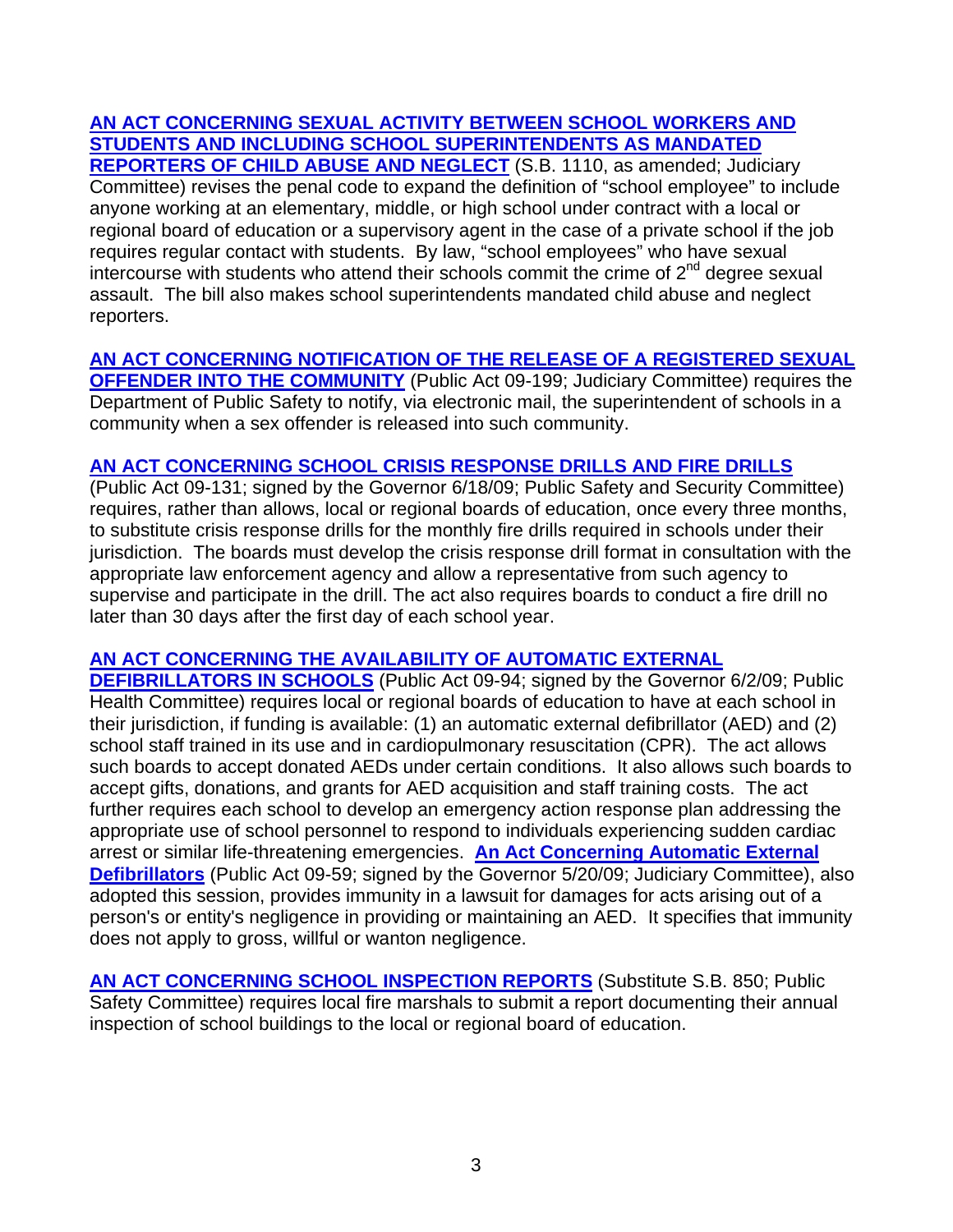# **[AN ACT CONCERNING PESTICIDE APPLICATIONS AT CHILD DAY CARE CENTERS](http://www.cga.ct.gov/2009/ACT/Pa/pdf/2009PA-00056-R00SB-01020-PA.pdf)**

**[AND SCHOOLS](http://www.cga.ct.gov/2009/ACT/Pa/pdf/2009PA-00056-R00SB-01020-PA.pdf)** (Public Act 09-56; signed by the Governor 5/20/09; Environment Committee) extends until July 1, 2010, the exception to the ban on the application of pesticides on certain school grounds pursuant to an integrated pest management plan.

**[AN ACT CONCERNING ENVIRONMENTAL HEALTH](http://www.cga.ct.gov/2009/ACT/Pa/pdf/2009PA-00220-R00HB-06539-PA.pdf)** (Public Act 09-220; Public Health Committee) requires that the Department of Public Health adopt regulations establishing radon measurement requirements and procedures for evaluating radon in indoor air and reducing elevated radon gas levels when detected in public schools. In addition, current law requires local and regional boards of education to provide for a uniform inspection and evaluation program every five years for the indoor air quality for every school building constructed, extended, renovated, or replaced on or after January 1, 2003. Among other things, the program must include a review, inspection or evaluation of radon levels in the air and water. This bill deletes the requirement that radon levels in the water be inspected and evaluated.

**[AN ACT CONCERNING A UNIFORM REPORTING FORM FOR PRESCHOOL AND CHILD](http://www.cga.ct.gov/2009/ACT/sa/pdf/2009SA-00003-R00HB-05841-SA.pdf)  [CARE PROGRAMS](http://www.cga.ct.gov/2009/ACT/sa/pdf/2009SA-00003-R00HB-05841-SA.pdf)** (Special Act 09-3; signed by the Governor 4/15/09; Human Services Committee) requires that, no later than January 1, 2010, the Commissioner of Social Services, in collaboration with the Commissioners of Education and Public Health, develop a single form for providers of preschool and child care services to report information necessary to receive state funding. This act was subsequently amended by Substitute H.B. 6678, as noted below.

# **[AN ACT SIMPLIFYING PROCEDURES FOR EARLY CHILDCARE AND EARLY](http://www.cga.ct.gov/2009/ACT/sa/pdf/2009SA-00010-R00HB-06544-SA.pdf)**

**[CHILDHOOD EDUCATION FACILITIES](http://www.cga.ct.gov/2009/ACT/sa/pdf/2009SA-00010-R00HB-06544-SA.pdf)** (Special Act 09-10; signed by the Governor 5/4/09; Human Services Committee) requires the Commissioners of Social Services, Education, and Public Health, to conduct a study regarding the requirements and procedures for providers of early childhood education and to issue a report with recommendations to simplify such requirements and procedures. In addition, the bill requires the Departments of Education and Public Health to jointly develop a standard for determining if an individual has obtained 12 credits or more in early childhood education or child development, for various purposes.

## **[AN ACT CONCERNING REVISIONS TO DEPARTMENT OF PUBLIC HEALTH LICENSING](http://www.cga.ct.gov/asp/cgabillstatus/cgabillstatus.asp?selBillType=Bill&bill_num=6678&which_year=2009&SUBMIT1.x=0&SUBMIT1.y=0&SUBMIT1=Normal)**

**[STATUTES](http://www.cga.ct.gov/asp/cgabillstatus/cgabillstatus.asp?selBillType=Bill&bill_num=6678&which_year=2009&SUBMIT1.x=0&SUBMIT1.y=0&SUBMIT1=Normal)** (Substitute H.B. 6678, as amended; Public Health Committee) contains a number of provisions relating to education. First, the bill repeals Section 10-292p of the Connecticut General Statutes which requires that any school-based health clinic located in or attached to a school building constructed on or after July 1, 2009, that shares a first floor exterior wall with the school building, must include an entrance that is separate from the entrance to the school building. In addition, the bill amends Special Act 09-3 (see above) by providing further parameters as to what information shall be required on the form developed by the three commissioners for early education providers to receive state funding. Lastly, this bill authorizes the sharing of certain records maintained by the Department of Children and Families as it relates to the operation of child day care facilities and youth camps. This